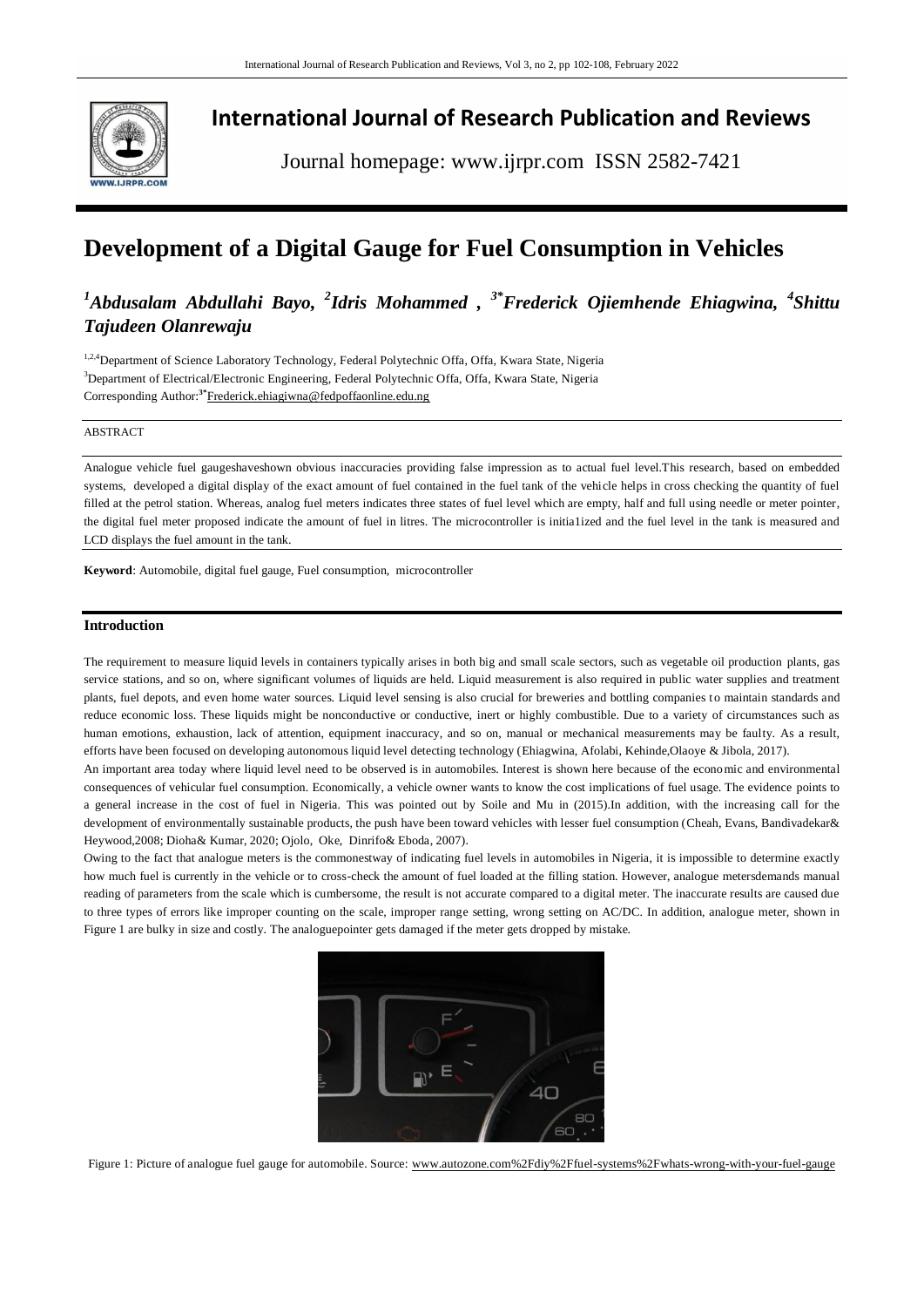The aforementioned drawbacks of analogue meters necessitate the development of digital meters capable of accurately indicating the levels of fuel in an automobile. But some newer automobiles implements their digital system by sending current directly to the fuel gauge, this could induce fire outbreak because of the high flammability of automobile fuel. Rather, smart fuel gauge system techniques have been implemented in some newer cars, in which an intermediate microprocessor is used to read the output of the resistor and then communicate with the dashboard to display the fuel on the gauge corresponding to the read output voltage from the sending unit, and this system helps to improve the system's accuracy. Newer cars have a microprocessor that reads the variable resistor in the tank and sends the data to another microprocessor in the dashboard, which displays the fuel label and a fuel light indicator signal based on the fuel level, such as a red light when the tank is low on fuel and a green light when the tank is full (Gijre, Mane, Gadade& Gandhi, 2017; Qadeer, Khan, Shylashree& Nath,2019).

By comparing the float position to a calibration curve that correlates the position of the float with the volume of fuel left in the tank, car manufacturers can play with the gauge movement a little while accounting for the shape of the tank. This allows the gauge to read more precisely, which is especially useful in vehicles with complex gas tank designs. In addition, the microprocessor can dampen the required movement. The fuel (liquid) level is automatically sensed by a pressure sensor weighing the mass of the liquid and presenting the output on a liquid crystal display (LCD). The system's input is the weight applied to the pressure sensor, which generates an electrical signal proportional to the weight, and the amplifier amplifies the output signal. The analogue to digital converter ADC converts the amplified signal into digital output for the microcontroller(Divakar, 2014).

The accuracy of the fuel level monitoring has not been a major concern until lately. Instead of precision, the goal of measuring the gasoline level with a fuel meter was to provide the data on the dashboard with a fuel meter. The two most important factors were to avoid quick fluctuations in the fuel level display (Mule, Patil,More and Kale(2016). When the gasoline level falls below a predetermined level, the meter displays that the tank is empty. This analogue car fuel gauge technology is not capable of displaying the exact amount of fuel in the tank. Also, such a system cannot protect us from being duped at 'petrol pumps,' which cost more for a smaller amount of fuel. As a result, it becomes vital to develop a system that provides the exact (numeric) value of fuel in the fuel tank.The digital gasoline indicator is suited for all fuel tank sizes and may be attached to the tank sending unit found on nearly all vehicles (Jade et al., 2014).

Sensing and indicating systems can be implemented using a variety of methods: The most common and traditional fuel indicator system currently in use uses resistive float type sensors to measure the level of fuel in the tank, and it consists of two units: a sender unit that measures the level of fuel in the tank, and a gauge unit that displays the measured fuel level to the driver. Another method is the smart fuel gauge system, which is similar to the classic method but incorporates embedded devices such as a microcontroller or microprocessor to improve accuracy.

A digital fuel gauge is a device that displays the exact amount of fuel in litres or millilitres in numeric digits and is used to indicate the level of fuel in a tank such as 1.2 lit, 1.3 lit, 1.4 lit, etc. Any tank, even underground storage tanks, can be used with it. The systems are made up of two key components: fuel level detection and signalling. The indication system detects the amount of electric current passing through the sensing unit and indicates fuel level, while the sensing unit employs a float type sensor to measure fuel level (Mule et al., 2016; Terzic et al., 2012).

## **Reviewof Related Works**

In this section of the paper, we focuses on work similar to ours. For an overview of liquid level sensor technologies see Ehiagwina et al. (2017). In Obikoya(2014), the study began with the design and building of a fuel-level sensor, which was followed by the setting of a remote Aplicom 12 global system for mobile communications (GSM) module to connect the sensor. After the module has been configured, remote fuel monitoring can be done by sending control messages from a compatible mobile phone to check the status of the remote fuel sensor (and hence the volume of fuel in the tank). The module's status message will be transmitted back to the mobile phone that issued the query (or control) message over the GSM network.

Mule et al.(2016) built a digital gasoline meter to digitally indicate the amount of fuel in the tank. That number has digits in it (ex: 1lit, 1.5 lit, 2lit etc). The system could also be used to monitor fuel theft by sounding an alarm in the event that the an owner parked his vehicle and the fuel reduces.

Jibia and Abdullahi (2016) proposed a microcontroller-based fuel level gauge for an underground cylindrical tank that is horizontally installed. A magnetostrictive level sensor, a microcontroller, and a liquid crystal display (LCD) unit are the main components. The sensor works by sensing the position of a permanent magnet and calculating the distance between it and the sensor head. The sensor produces an analog signal that is transmitted to the microcontroller. The microcontroller is programmed with an algorithm that uses a mathematical equation to compute data value based on petrol level sensor output and tank dimension to determine the contents of a tank fitted with a fuel level sensor. The height in meters and capacity in litres are displayed on an LCD display using the output of the programmed microcontroller.

Ma, Hu, Leslie, Zhou,Huang and Bared (2019)presented an eco-drive algorithm for optimizing vehicle fuel usage in rolling terrains, which frequently results in significant fuel waste due to inefficient kinetic and potential energy conversion. The relaxed Pontryagin's minimum principle (RPMP) technique is computationally efficient and may be used in real time. While similar algorithms have shown to be effective in simulations with several assumptions, field testing is required to better understand algorithm performance and, as a result, make improvements to properly operate vehicles for eco-drive. As a result, this study put the newly created algorithms to the test on an innovative CAV platform, calculating the fuel savings benefits of eco-drive. On a total of 7 road segments spanning 47 miles, the proposed eco-drive technology is pitted against traditional constant speed cruise control. Experiments have shown that over 20% of fuel use can be reduced. The primary geometrical contributions to the eco-drive fuel savings are also shown through detailed research using linear models. This study can help state transportation departments select highways where eco-drive should be installed by providing a rough estimate of their fuel-saving potential. The algorithm and experiment can also help original equipment manufacturers develop and market this technology in the future to minimize fuel consumption and pollutants.

Sharma,Kumar,Dhyani, Ravisekharand Ravinder(2019) conducted idling fuel consumption studies on 341 test vehicles of various classifications, representing the traffic mix of Delhi, using a fuel flow meter set-up. Using fuel-based IPCC emission factors, direct greenhouse gas (CO2, CH4, and N<sub>2</sub>O) and indirect greenhouse gas (CO, NO<sub>x</sub>, etc.) emissions were calculated. According to the findings, motor vehicle idling at these crossings wastes 9036 liters of gasoline, diesel, LPG, and 5461 kg of CNG each day, amounting to roughly 4.5 million dollars per year. GHG emissions (CO<sub>2</sub>, CH<sub>4</sub>, and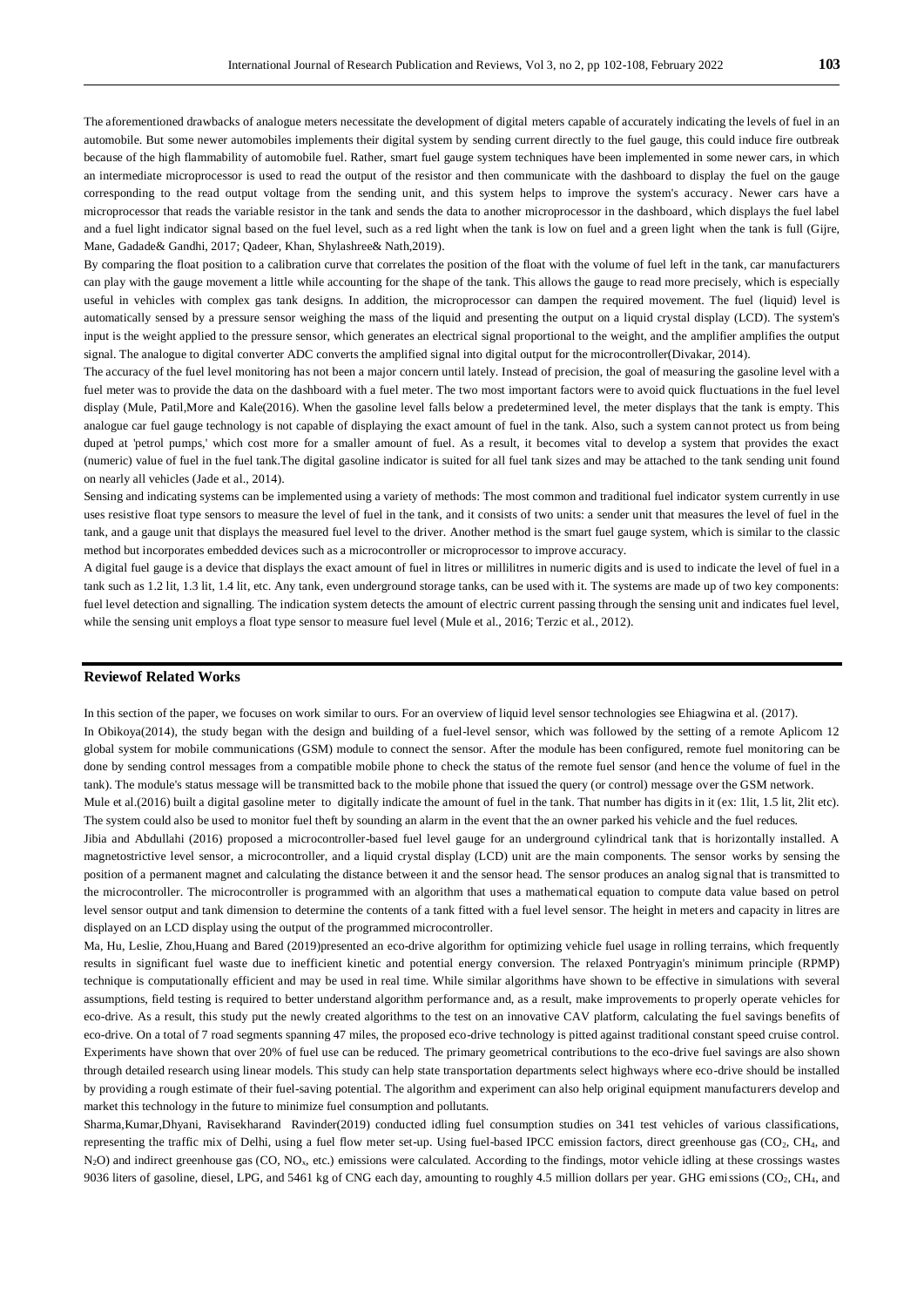$N_2$ O) were calculated to be around 37 tonnes of  $CO_2$  equivalent per day. The current study focuses on the methods for estimating idling fuel losses and associated emissions at signalized junctions. Finally, legislative interventions and mitigation methods to reduce idle emissions and associated emissions at these signalized junctions have been proposed.

However, this research proposed the development of an embedded system based digital gauge for fuel consumption in vehicles to improve meter accuracy. This research work will minimize the problem of fuel thefts at the petrol station. Further justifications the reduction of the stress and cost of fuel pump monitoring agencies, extermination ofthe problem of misinterpretation of the amount of fuel left by the drivers in the fuel tank of the vehicle, and solving the problem of the mileage of the vehicle and minimizing traffic regards the shortage of fuel in the tank.

## **Materials and Method**

The arduino microcontroller is programmed for used, all other components are assembled on the bread board for circuitry test and later transferred on the veroboard for soldering using soldering iron and lead. This device is then cased and connected to analogue-digital converter (ADC) in the vehicle from the vehicle fuel tank. The main component of digital fuel indicator (gauge) in vehicles is the pressure sensor which generates the signal based on the amount of liquid available in the tank and displays it on LCD. The MPX 2010 series silicon piezo — resistive pressure sensors provide a very accurate and linear voltage output directly proportional to the applied pressure.

In this research a float type sensor is placed within the fuel tank, the variation of the fuel can change the position of variable resistance which is connected with the float. The varied resistance can change the voltage of the analogue fuel level indicator to show the approximate value but the variable resistance from the fuel tank is connected with the analog to digital converter unit to show the exact quantity of fuel in the tank. The set up can show the exact value of fuel in the connected LCD.

The fuel tank with float sensor is connected to an analogue fuel gauge like every vehicle. The float provides analogue value to the ADC which is further read by the microcontroller (which is flash programmable and erasable read only memory. At last, the microcontroller gives the result of the amount of fuel in the tank which is displayed on a LCD Screen. The system as a whole is connected to a battery.

#### *Schematic Circuit Procedure*

The Figure 2 shows the block diagram of a proposed circuit diagram to be implemented for digital fuel gauge in vehicles. This section outlines description of how the construction will be implemented.



Figure2: Block Diagram of A Digital Fuel Meter

## *Liquid Crystal Display*

The liquid crystal display is a flat, thin panel that electronically shows information such as images, text, and moving graphics. Computer monitors, televisions, and instrument panels all use it. Its portability, lightweight structure, and possibility to be created in even greater screen sizes are just a few of its highlights. It shows amount of fuel in the container in litres without much modification in the dashboard of the vehicle. The picture of the LCD along with the pins' description is shown in Figure 3.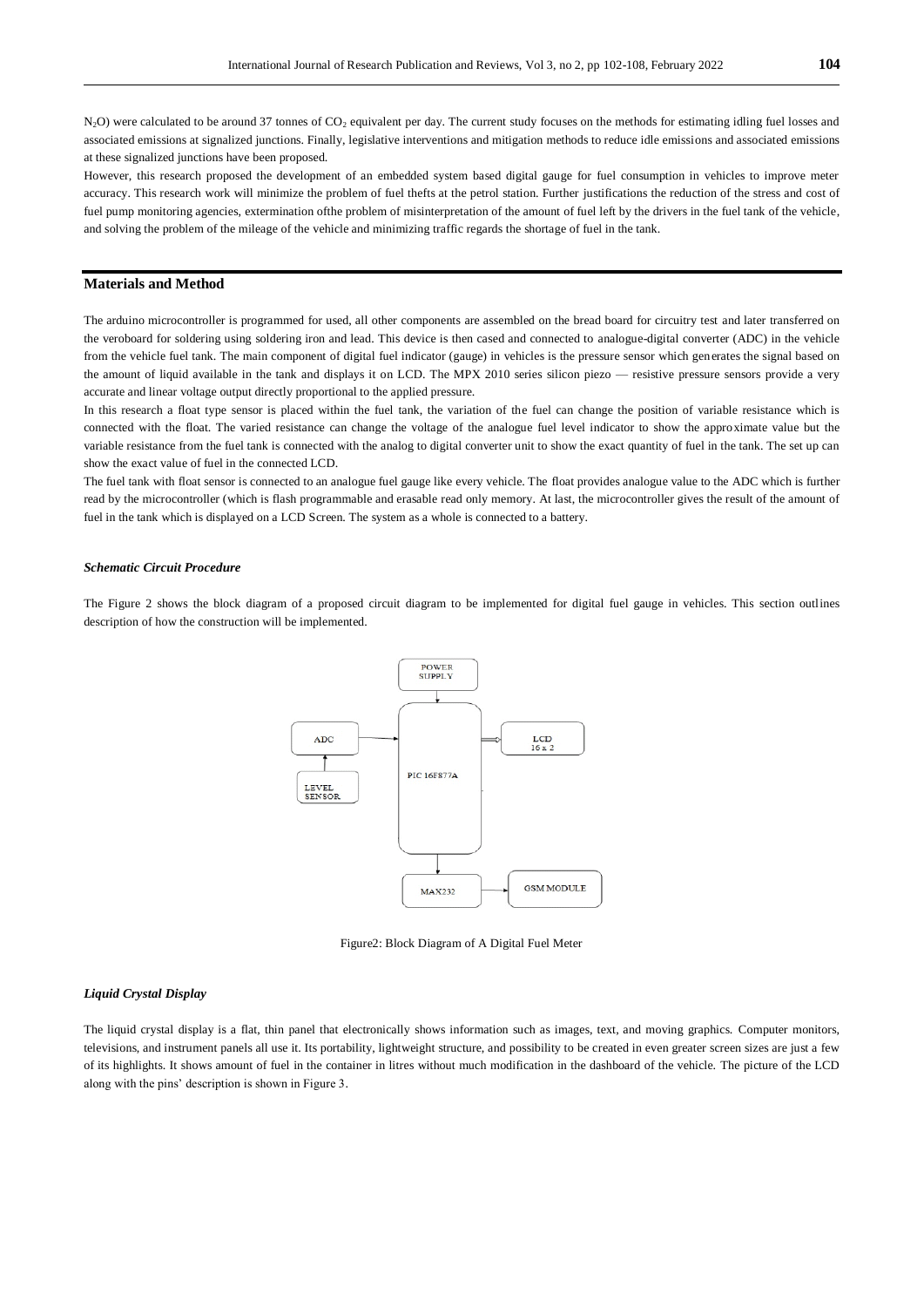

Figure 3: Pin connection of the LCD. Source: (Falohun, Amoo, Rasheed& Omitoyinbo, 2016).

It is an alphanumeric display, which means it can show numbers, alphabets, and special symbols. Unlike a seven-segment display, which can only show numbers and some alphabets, LCD is a user-friendly display device that can show a variety of messages. It can be utilized in battery-powered electronic gadgets due to its low electrical power consumption. It's a color or monochrome image-producing electronic modulated optical device made up of any number of pixels filled with liquid crystals and placed in front of a light source, backlight or reflector (Anakath et al., 2016).

## **Microcontroller**

A microcontroller will be used which is a small computer on a single integrated circuit containing a processor core memory and programmable input/output peripherals. The microcontroller used is a flash programmable and erasable read only memory.The PIC 16F877A has all of the components found in current microcontrollers. 8K bytes of Flash, 368 bytes of RAM, 256 bytes of EPROM, 5 I/O ports, 3 timers, and 35 simple word instructions are all included in it. Other standard features include: I) Software-controlled self-programming 2) A/D converter with 10 bit resolution and up to 8 channels 3) A wide range of working voltages (2.0-5.56) is available. 4) EEPROM/CMOS flash with high speed and low power 5) RISC CPU with high performance (Anakath et al., 2016). The pin diagram is shown in Figure 4.



Figure 4: Pin diagram PIC16F877A. Source: Anakath et al. (2016)

#### *Max232 Interface*

The MAX232 is a dual driver/receiver with a capacitive voltage generator that can generate TIA/EIA-232-F voltage levels from a single 5-V source. TIA/EIA-232-F inputs are converted to 5-V TTL/CMOS levels by each receiver. These receivers feature a 1.3 V typical threshold, 0.5 V atypical hysteresis, and can tolerate 30-V inputs. TTL/CMOS input levels are converted to TIA/EIA-232-F values by each driver. MAX 232 is used in this project for serial connection between the GSM modem and the microcontroller. The Max232 interface is shown in Figure 5.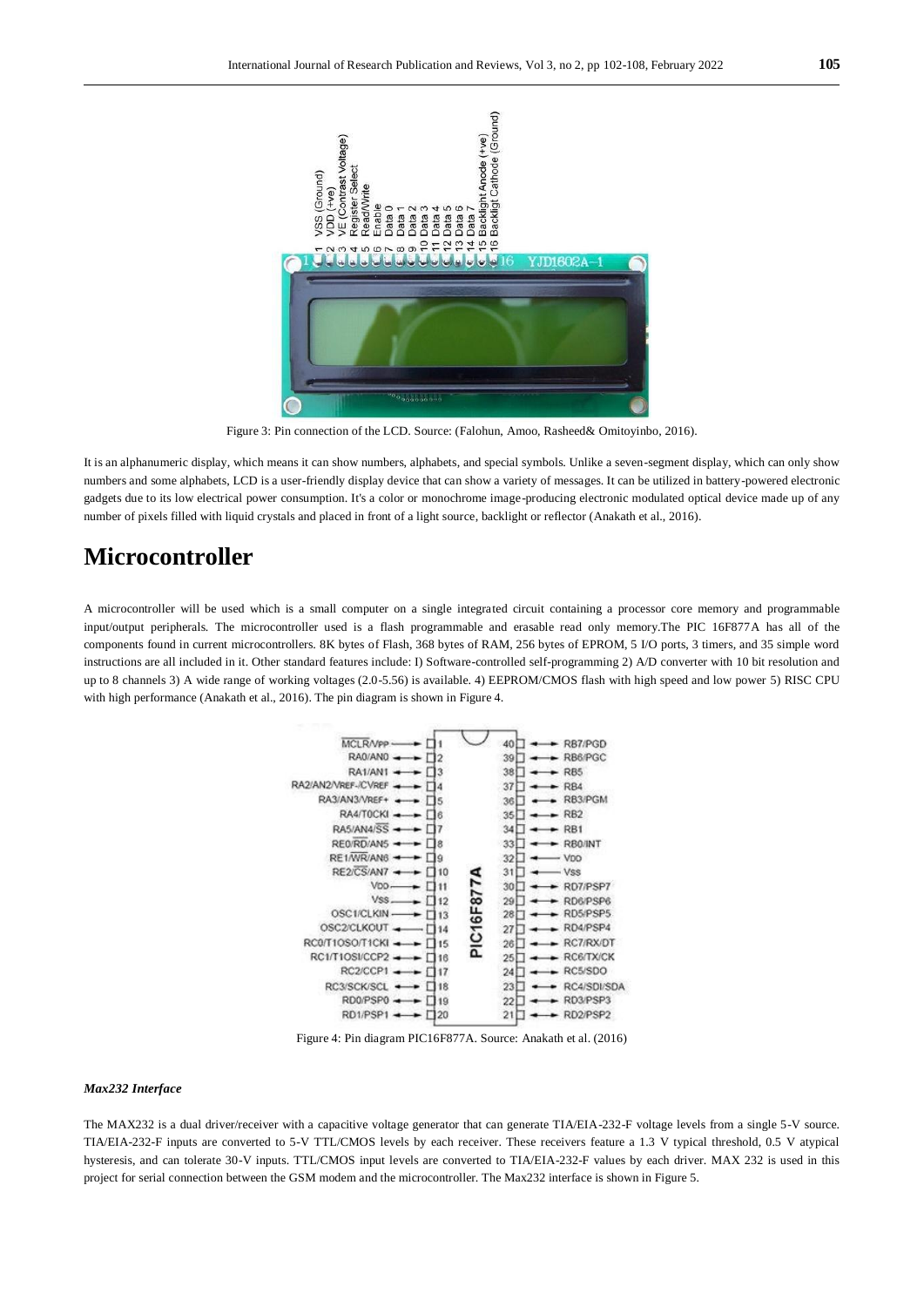

Figure 5: Connection diagram of GSM modem with MAX232 unit. Source: (Khan, Banerjee, Bhat& Banerjee, 2014)

## *Analogue-Digital Converter*

It is a converter which converts analogue value to digital value. Figure 6 shows a 2-bit-ADC used in this system.



Figure 6: 2-bit Analogue to Digital Converter Circuit. Source[: https://www.electronics-tutorials.ws/combination/analogue-to-digital-converter.html](https://www.electronics-tutorials.ws/combination/analogue-to-digital-converter.html)

## *Petrol tank with float sensor*

A petrol tank is a container where fuel is stored. It is provided with an instrument namely float sensor which measures the amount of the fuel in the tank. The image of a commercially available float sensor is depicted in Figure 7. The float sensor pick up the fuel level for conversion to electrical signal.



Figure 7: A commercially available float sensor. Source[: https://www.electronicscomp.com/water-level-sensor-float-switch-p43-india](https://www.electronicscomp.com/water-level-sensor-float-switch-p43-india)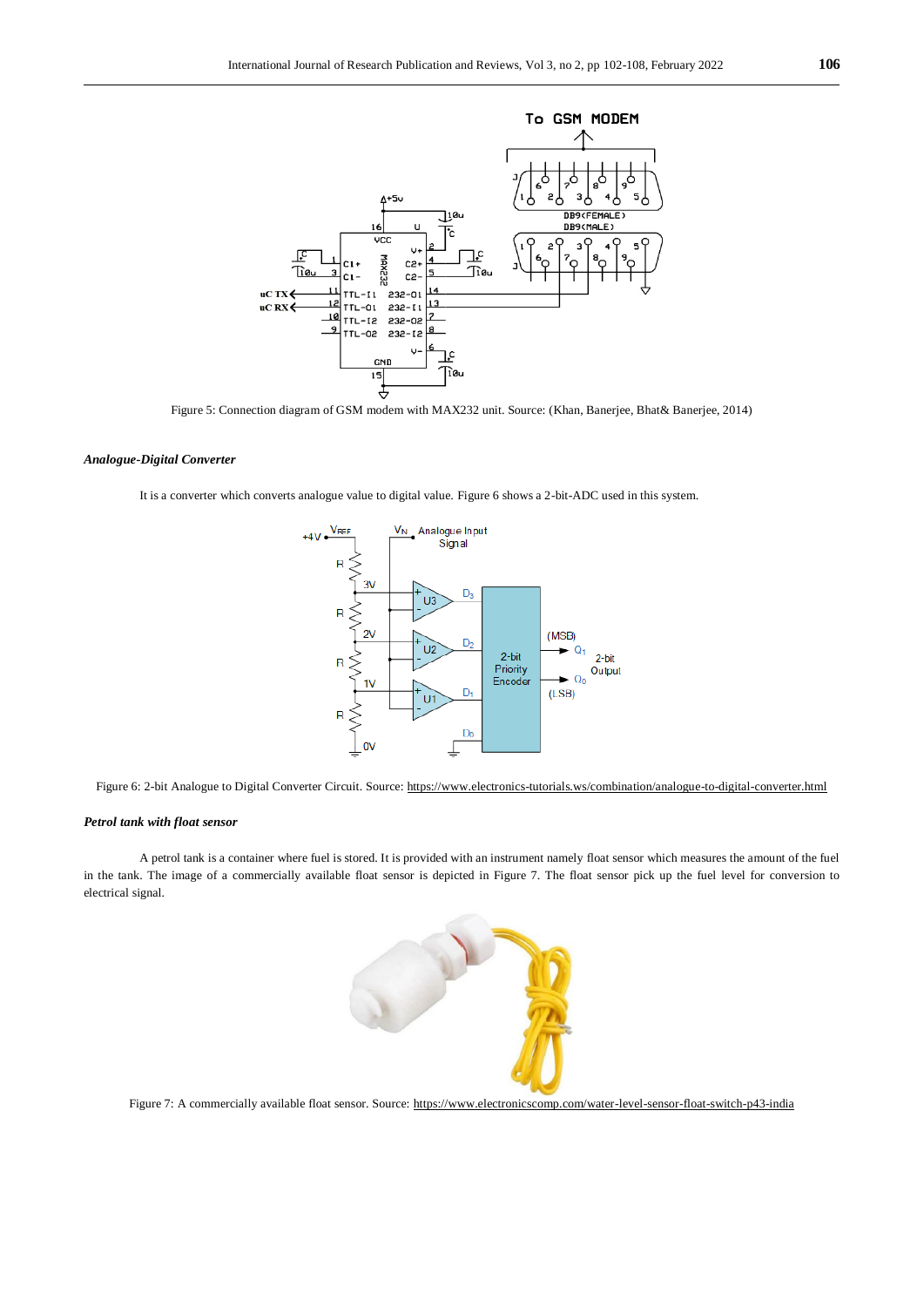#### *Circuit Components*

Transformer 220v-12v, switch, diode bridge (IN4001), (4) capacitor l000µf, 5volt power regulator, capacitor 10µf, LED, resistor, ultrasonic sensor, crystal oscillator 20mA, resistor l0kΩ, switch/reset button, resistor 220Ω, LED indicator, variable resistor 5KΩ, LCD (16x2). Figures 8 and 9 show the regulated power supply circuit and the overall system circuit connection.



Figure 8: Circuit diagram of the regulated power supply. Source:<https://easyelectronicsproject.com/mini-projects/5v-power-supply-circuit-7805/>



Figure 9: Circuit Diagram ofthe system. Source: Mule et al. (2016)

### *Principle of Operation of the system*

The traditional fuel indicator consists of two units; sending unit and the gauge. The sending unit is located in the fuel tank of the car and it consist of a float, usually made of foam, connected to a thin metal rod. The end of the metal rod is mounted on a variable resistor or potentiometer. The variable resistor consists of a strip of resistive material over it which moves across the variable resistor changing resistance and flow of the current depending on movement of the float with respect to the level of fuel present in the fuel tank. The Arduino microcontroller (ATmega 328/8A) initialized and the fuel lc'iel in the tank is measured, if the fuel level is low, then it is indicated on the display and fuel is filled into the tank and if the fuel is full then the pressure is sense and the analog value is converted into digital form by the microcontroller and displayed in numeric digital form on the LCD display.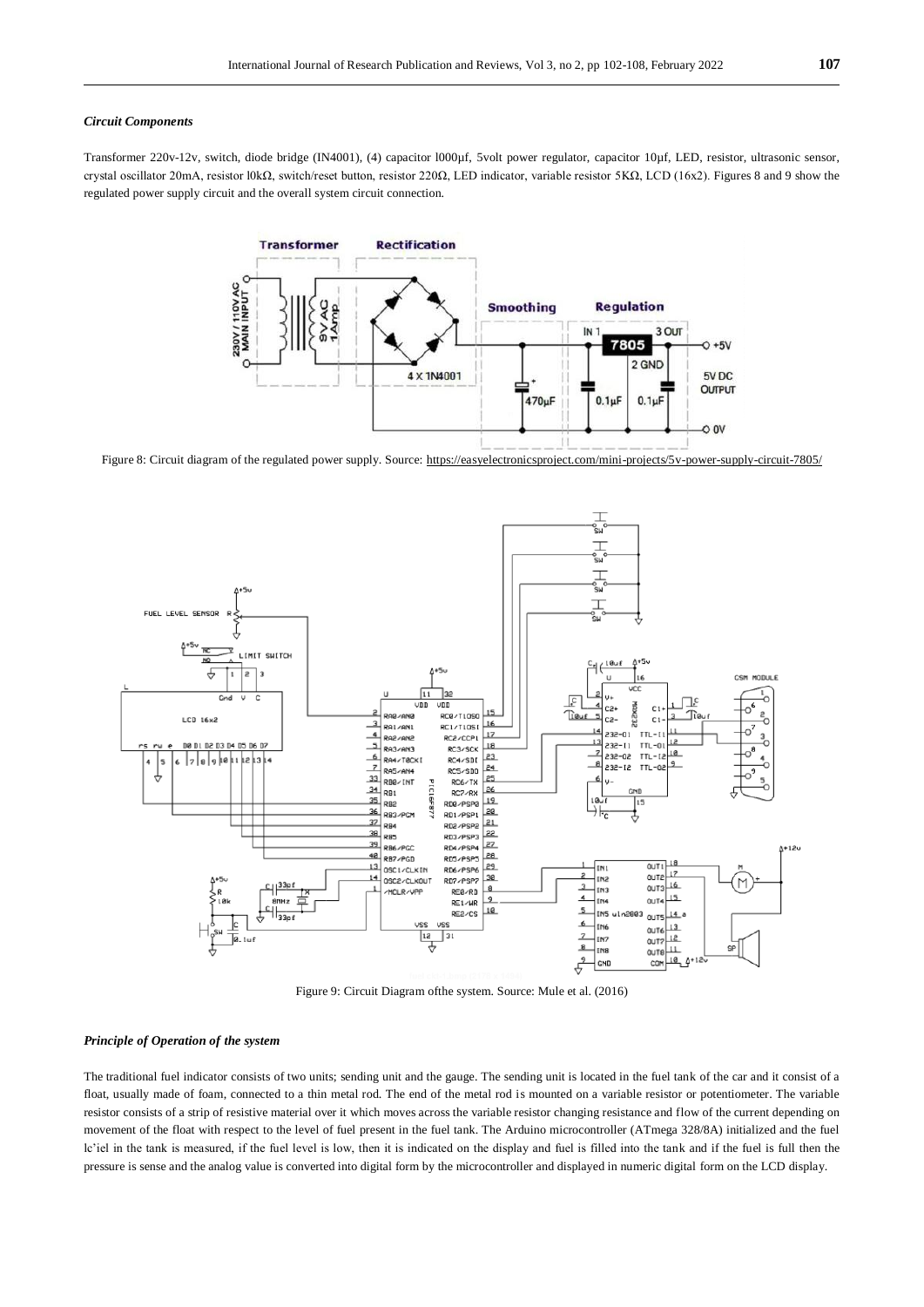#### **Implementation and Result**

The physical construction of the project was done properly following the prototype layout during the process of the research. And it was packaged in a casing that fits the size of the circuit. This project was implemented, constructed and tested and found that it met the purpose of the research. This project work was first arranged and tested on a breadboard before transferring it to the Vero board for final soldering and implementation as depicted in Figures 10a and b. The constructed system was tested stage by stage to ascertain that the circuit operation conforms to the model design for this project and all worked as expected. The digital meter follows these procedure: 1. Start 2. Initializing the switch of vehicle 3. Start the engine of the vehicle 4. Display the level of the fuel on LCD 5. Keep the engine ON, and display current value of fuel level. 6. Stop the engine of the vehicle 7. Store the petrol level value 8. Then fuel status in form of SMS to owner's number 9. Stop.





Figure 10: The proposed digital fuel level indicator (a) Internal connection (b) external features

The problems encountered during the development of the system are highlighted below:

1. Periodical errors displayed while programming the integrated circuit of the Arduino microcontroller.

2. The device damaged instantly when the polarities of the system were interchanged accidentally.

3. Diffulties in cooperation between the resistance sensors of the float and the embedded digital gages

4. Some components failed to work within their species ranges,so much times were spent before the components used were selected.

To overcome these challenges, the programming were run several times on the Arduino microcontroller. The polarities were properly identified. The resistance of the float was made frictionless to ensure better sensitive of the information of the liquid. The components were put under intense testing and the suspected faulty ones were not used.

### **Conclusion**

The research's stated goal was accomplished. Following the procedure, the hardware and software installations and operations worked as intended. The circuit's simplicity, while still being economical and reliable, was given top importance. To make the designed program more user-friendly, responsive buttons were used to make the program design dynamic. In addition, the project circuit was constructed using the fewest available electronics components to get the intended outcome at the lowest possible cost while retaining the project's quality, performance, and functionality.

#### **Acknowledgement**

This work was funded by Tertiary Education Trust Fund (TETFUND), Nigeria under the Institution Based Research (IBR) Grant.. We also acknowledge the Research and Innovation Unit of the Federal Polytechnic Offa, Kwara State, Nigeria.

#### **References**

Anakath, A. S., Kannadasan, R., Prabakaran, N., Krishnamoorthy, A., Naresh, K. & Sivashanmugam, G. (2016). Ambience monitoring system for Hatchery Units. *Australian Journal of Basic and Applied Sciences, 10*(2), 181-185.

Cheah, L., Evans, C., Bandivadekar, A., & Heywood, J. (2008). Factor of two: Halving the fuel consumption of new US automobiles by 2035. In *Reducing climate impacts in the transportation sector* (pp. 49-71). Springer, Dordrecht.

Ehiagwina, F., Afolabi, L., Kehinde, O., Olaoye, A., & Jibola, A. J. (2017). Overview of liquid level detection technologies with performance characteristics assessment and energy cost saving for household water pumps. *World Wide Journal of Multidisciplinary Research and Development, 3*(9): 287-294. Falohun, A. S., Amoo, S. O., Rasheed, O. S., & Omitoyinbo, J. T. (2016). Design of a Parliamentary Electronic Voting Response System.*IOSR Journal of* 

Divakar, V. (2014). Fuel gauge sensing technologies for automotive applications. *International Journal of Advanced Research in Computer Engineering & Technology (IJARCET)*, *3*(1), 40-42.

Dioha, M. O., & Kumar, A. (2020). Sustainable energy pathways for land transport in Nigeria. *Utilities Policy*, *64*, 101034.